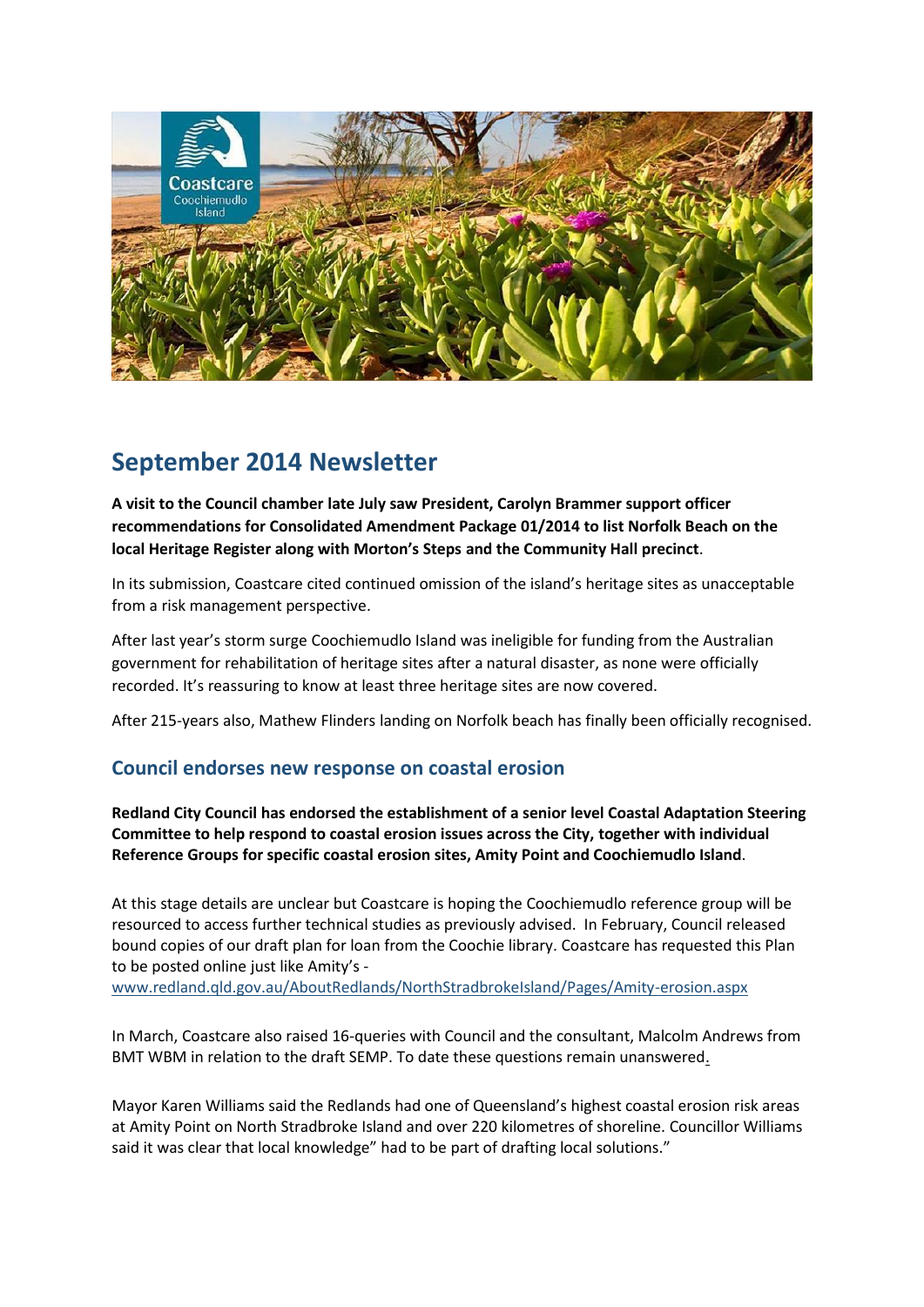"That is why we have agreed to establish individual Reference Groups to help develop Shoreline Erosion Management Plans for specific sites, starting with individual Reference Groups at Amity Point on North Stradbroke and Norfolk Beach on Coochiemudlo Island," she said.

Divisional Councillor for Victoria Point and Coochiemudlo Island, Cr Lance Hewlett said policies of coastal retreat were often adopted as a realistic response to the erosive power of nature.

"It is equally important to identify reasonable measures to defend important coastal habitats and property, including collaboration with all stakeholders on coastal dune management and revegetation. The coastal foreshores and beaches throughout the Redlands are highly valued by the wider community for their aesthetic and environmental attributes. These coastal areas also attract thousands of tourists to our city every year which represents a significant investment in our local economy," he said

We'll keep you posted on developments!

#### **Main Beach Foreshore Masterplan –** *the devil is in the detail*

**Coastcare's submission on the draft Foreshore Masterplan was based on recommendations from the island's 2004 Land Management Plan and the organisation's objectives. The draft was discussed by the Executive and by members at August's general meeting.** While offering inprinciple support for the concept, in particular the upgraded island entrance, Coastcare hopes several environmental issues will be addressed.

Detail on the rehabilitation of Curlew Creek is needed. Coastcare acknowledges the mangrove-lined waterway needs better management to improve its appearance and health because of litter, weeds and intermittent excavation.

We're also seeking environmentally-friendly, minimal impact lighting both on the jetty and pathways.

The submission drew attention to the 2004 Land Management Plan which recommended the Main Beach foreshore zone be managed as a natural beach foreshore with minimal development/recreational structure while "dune protection and bush rehabilitation areas be expanded"

Concentrating three five by five metre covered barbeque sheds between the lifesavers and barge ramp challenges best practice management of this sensitive zone. Coastcare has requested further detail on siting, permeable hard surfacing and storm water run-off.

If you'd like a full copy of Coastcare's submission please email the Secretary, Vivienne Roberts-Thomson [gvrthomson@gmail.com](mailto:gvrthomson@gmail.com)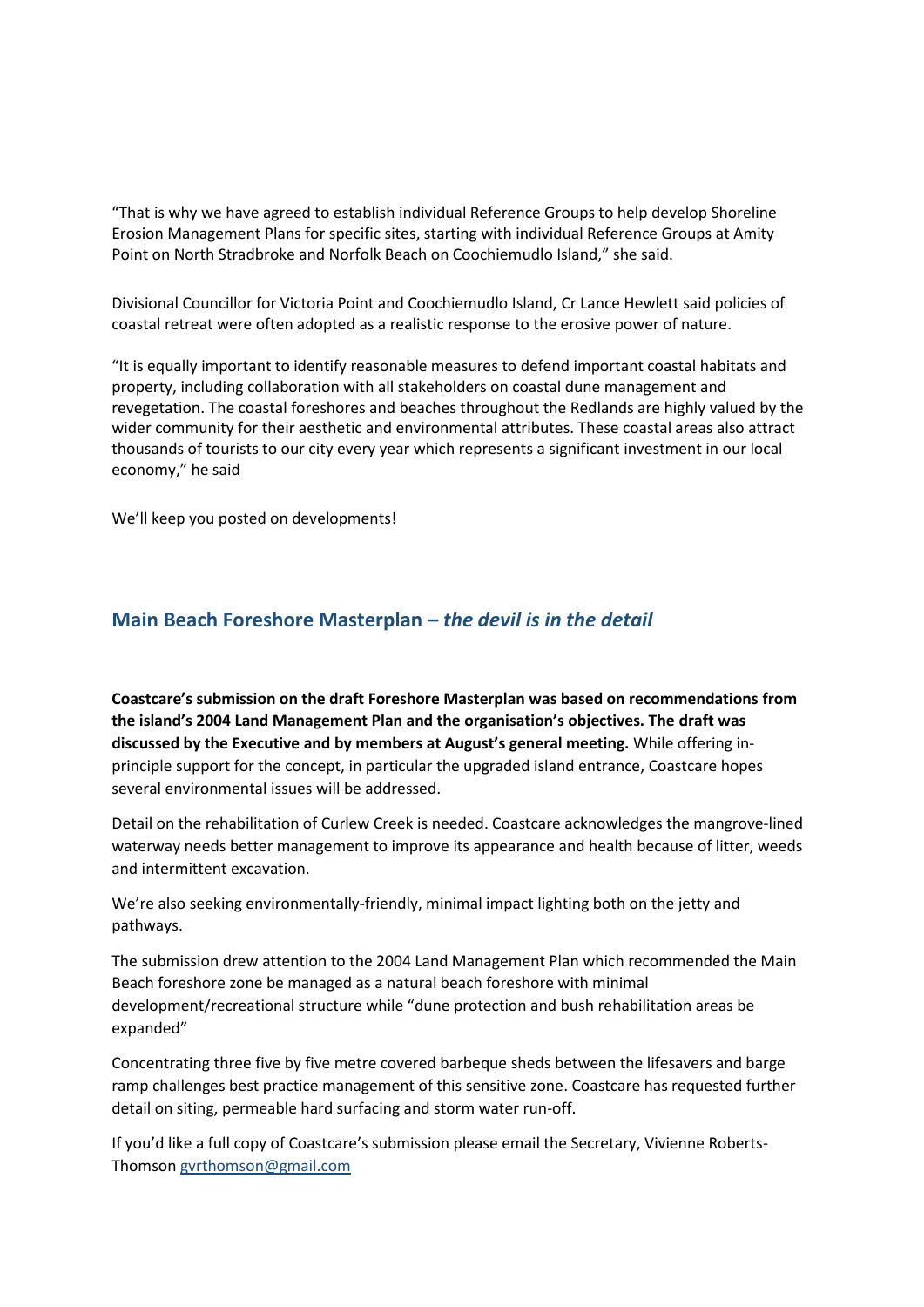### **Annual General Meeting – 13 July 2014**

**More than 60-people attended Coastcare's inaugural Annual General Meeting and welcomed guest speaker, Professor Darryl Low Choy, Professor of Environmental and Landscape Planning, Head of Planning at Griffith University.**

Representing the Mayor was the Deputy Mayor, Cr Alan Beard; Member for Redlands, Peter Dowling and Councillors Wendy Boglary and Lance Hewlett.

Professor Low Choy delivered a stimulating address "Resilient communities: self-empowered communities planning in a changing climate." He cited case studies of communities around Australia that had become proactive drivers of change not waiting for government or councils to take the lead. He spoke of change from within as the way of the future being promoted in the United Kingdom and even China.

Ian Rowland kindly filmed the event and there are DVDs of Professor Low Choy's presentation available for members to borrow. Please phone Graeme on 0413352511 to arrange to borrow a copy.

At the election President Carolyn Brammer was returned along with founding executive members, Graeme Roberts-Thomson Treasurer; Rae Wear, Margrit Lack and Vivienne Roberts-Thomson, Secretary. Ruby Sanders and David Kemp were also elected.

### **Environment grant sought for Melaleuca Wetland study**

**Last month saw yet another Coastcare submission, this time for Queensland Government funds to undertake studies,** *"Protecting threatened species and Ramsar values of the Melaleuca Wetland, Coochiemudlo Island"*

We're grateful for support from partner organisations, Wetland Care Australia, SEQ Catchments and the Redland City Council for the support with this submission

The project will harness community participation in collaborative decision-making and hands-on management of our endangered ecosystems while experts will be engaged to determine fauna and flora health and action plans for recovery.

It early days yet and we won't know until December whether the submission will succeed. In the meantime, Coastcarers continue to tend the wetland shoreline

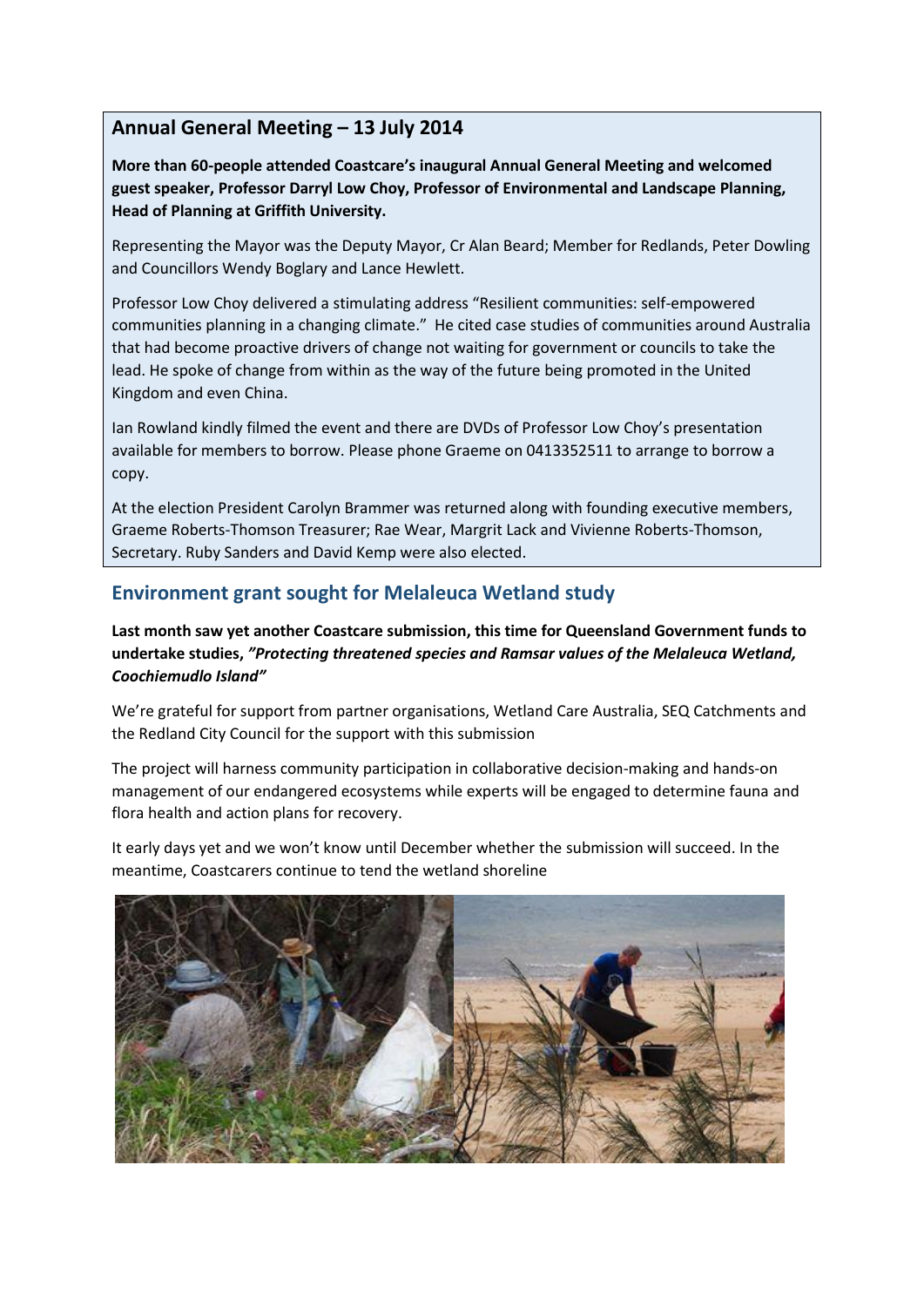## **Island barge ramp under scrutiny**



**The island's barge ramp is now on the priority list for replacement and signage will soon warn recreational boaties of risks using the facility.** 

Apart from issues relating to sand build-up the ramp has fractures and holes in the concrete and several users have complained of near accidents and personal injury. An assessment of the worsening damage (first reported in June 2013 and again by Coastcare in March and August 2014) is promised as well as action to remediate.

Redland City Council's Senor Advisor, Marine Projects, Rod Powell said the Queensland Government (in the guise of DTMR) works with Council on a daily basis. "DTMR database records this site as Facility ID RB52; Facility Type Barge/ Boat ramp and this is how the facility is managed", Mr Powell said. "DTMR funds 25% of the structural maintenance in recognition that this RCC owned facility and that has a secondary use as a recreational boat ramp. In context, the facility is primarily a barge ramp not a boat ramp"

Mr Powell said the ramp was maintained like other RCC facilities according to an Asset Management Plan which was currently under review. The plan covers a cleaning regime of shifting sand on a "needs be" basis as notified by the barge operator. The cleaning procedure has been discussed with the Department of Environment and Heritage Protection and there is an informal agreement that the removed sand could be relocated to Norfolk Beach.

Coastcare members who own disability scooters raised concerns at last month's meeting over the lack of disability access to the barge because of sand build-up which made it impossible to drive on or off the vessel.